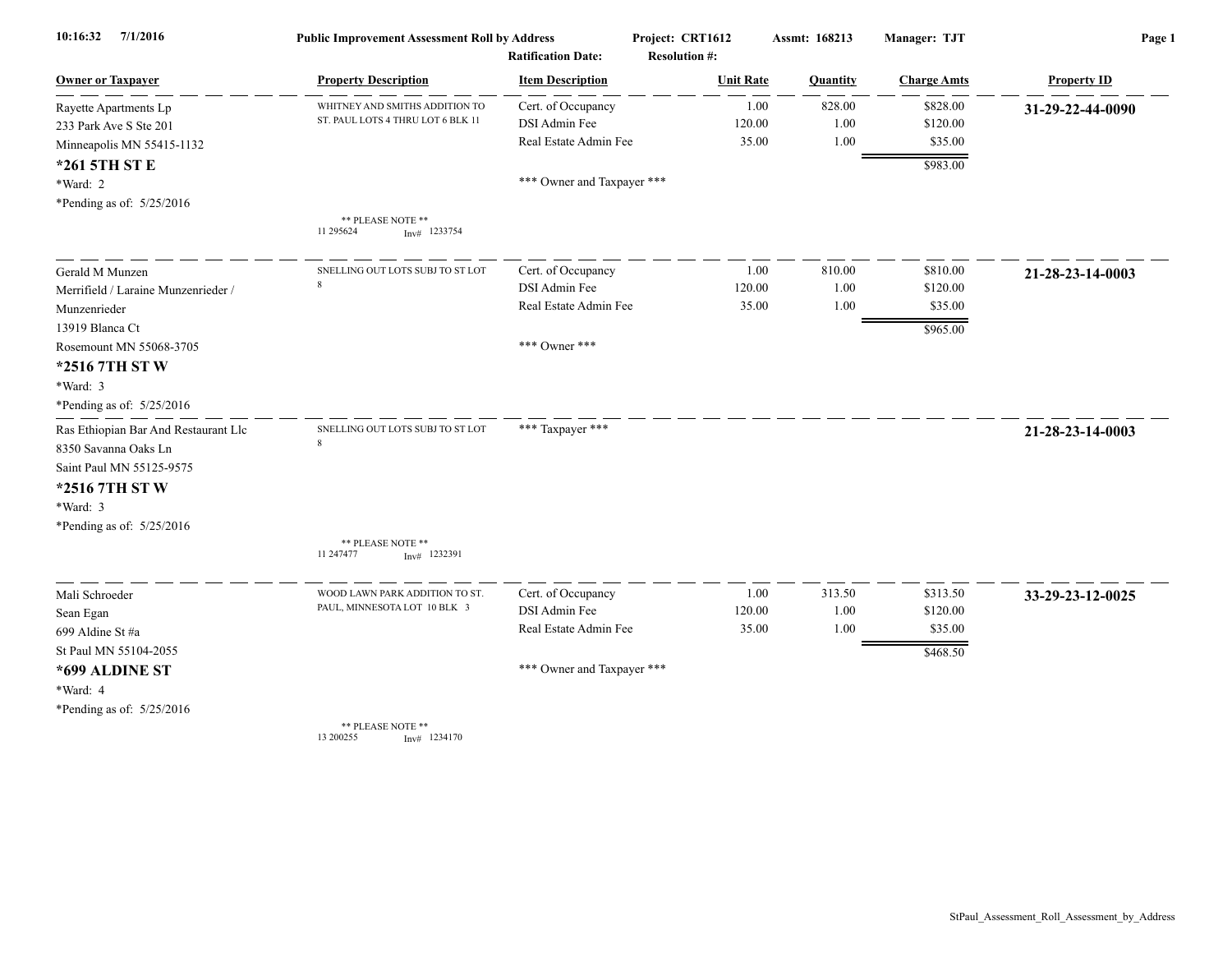| 7/1/2016<br>10:16:32      |                                                                  | Project: CRT1612<br><b>Public Improvement Assessment Roll by Address</b> |                      | Assmt: 168213 | Manager: TJT       | Page 2             |
|---------------------------|------------------------------------------------------------------|--------------------------------------------------------------------------|----------------------|---------------|--------------------|--------------------|
|                           |                                                                  | <b>Ratification Date:</b>                                                | <b>Resolution #:</b> |               |                    |                    |
| <b>Owner or Taxpayer</b>  | <b>Property Description</b>                                      | <b>Item Description</b>                                                  | <b>Unit Rate</b>     | Quantity      | <b>Charge Amts</b> | <b>Property ID</b> |
| Gl Mueller Llc            | J. W. HAM'S SUBDIVISION OF LOT 2                                 | Cert. of Occupancy                                                       | 1.00                 | 404.00        | \$404.00           | 22-29-22-21-0037   |
| 1012 S 7th St             | OF THE PIONEER REAL ESTATE AND<br>BUILDING SOCIETY'S SUBDIVISION | DSI Admin Fee                                                            | 120.00               | 1.00          | \$120.00           |                    |
| Milbank SD 57252-3314     | LOT 16                                                           | Real Estate Admin Fee                                                    | 35.00                | $1.00\,$      | \$35.00            |                    |
| *1622 BARCLAY ST          |                                                                  |                                                                          |                      |               | \$559.00           |                    |
| *Ward: 6                  |                                                                  | *** Owner and Taxpayer ***                                               |                      |               |                    |                    |
| *Pending as of: 5/25/2016 |                                                                  |                                                                          |                      |               |                    |                    |
|                           | ** PLEASE NOTE **<br>12 062534<br>$Inv#$ 1231930                 |                                                                          |                      |               |                    |                    |
| Richard J Huck            | MEALEY'S ADDITION LOT 4 BLK 3                                    | Cert. of Occupancy                                                       | 1.00                 | 202.00        | \$202.00           | 27-29-22-43-0200   |
| 7353 Large Ave Ne         |                                                                  | DSI Admin Fee                                                            | 120.00               | 1.00          | \$120.00           |                    |
| Otsego MN 55301-4538      |                                                                  | Real Estate Admin Fee                                                    | 35.00                | 1.00          | \$35.00            |                    |
| *1634 BUSH AVE            |                                                                  |                                                                          |                      |               | \$357.00           |                    |
| *Ward: 7                  |                                                                  | *** Owner and Taxpayer ***                                               |                      |               |                    |                    |
| *Pending as of: 5/25/2016 |                                                                  |                                                                          |                      |               |                    |                    |
|                           | ** PLEASE NOTE **<br>13 165575<br>$Inv#$ 1233978                 |                                                                          |                      |               |                    |                    |
| Kurt D Bergquist          | ST ANTHONY PARK NORTH SWLY 10                                    | Cert. of Occupancy                                                       | 1.00                 | 230.00        | \$230.00           | 20-29-23-42-0056   |
| 2601 Knollwood Ct N       | FT OF LOT 16 AND ALL OF LOT 17                                   | DSI Admin Fee                                                            | 120.00               | 1.00          | \$120.00           |                    |
| Maplewood MN 55109-4446   | <b>BLK 31</b>                                                    | Real Estate Admin Fee                                                    | 35.00                | 1.00          | \$35.00            |                    |
| *2277 CARTER AVE          |                                                                  |                                                                          |                      |               | \$385.00           |                    |
| *Ward: 4                  |                                                                  | *** Owner and Taxpayer ***                                               |                      |               |                    |                    |
| *Pending as of: 5/25/2016 |                                                                  |                                                                          |                      |               |                    |                    |
|                           | ** PLEASE NOTE **<br>11 281112<br>$Inv#$ 1233492                 |                                                                          |                      |               |                    |                    |
| Sa Ventures Llc           | ARLINGTON HILLS ADDITION TO ST.                                  | Cert. of Occupancy                                                       | 1.00                 | 202.00        | \$202.00           | 29-29-22-14-0175   |
| 29 W 17th St Fl 2         | PAUL 40/45 THRU 49 LOT 13 BLK 20                                 | DSI Admin Fee                                                            | 120.00               | 1.00          | \$120.00           |                    |
| New York NY 10011-5508    |                                                                  | Real Estate Admin Fee                                                    | 35.00                | 1.00          | \$35.00            |                    |
| *795 CASE AVE             |                                                                  |                                                                          |                      |               | \$357.00           |                    |
| *Ward: 6                  |                                                                  | *** Owner and Taxpayer ***                                               |                      |               |                    |                    |
| *Pending as of: 5/25/2016 |                                                                  |                                                                          |                      |               |                    |                    |
|                           | ** PLEASE NOTE **<br>13 217181<br>$Inv#$ 1231938                 |                                                                          |                      |               |                    |                    |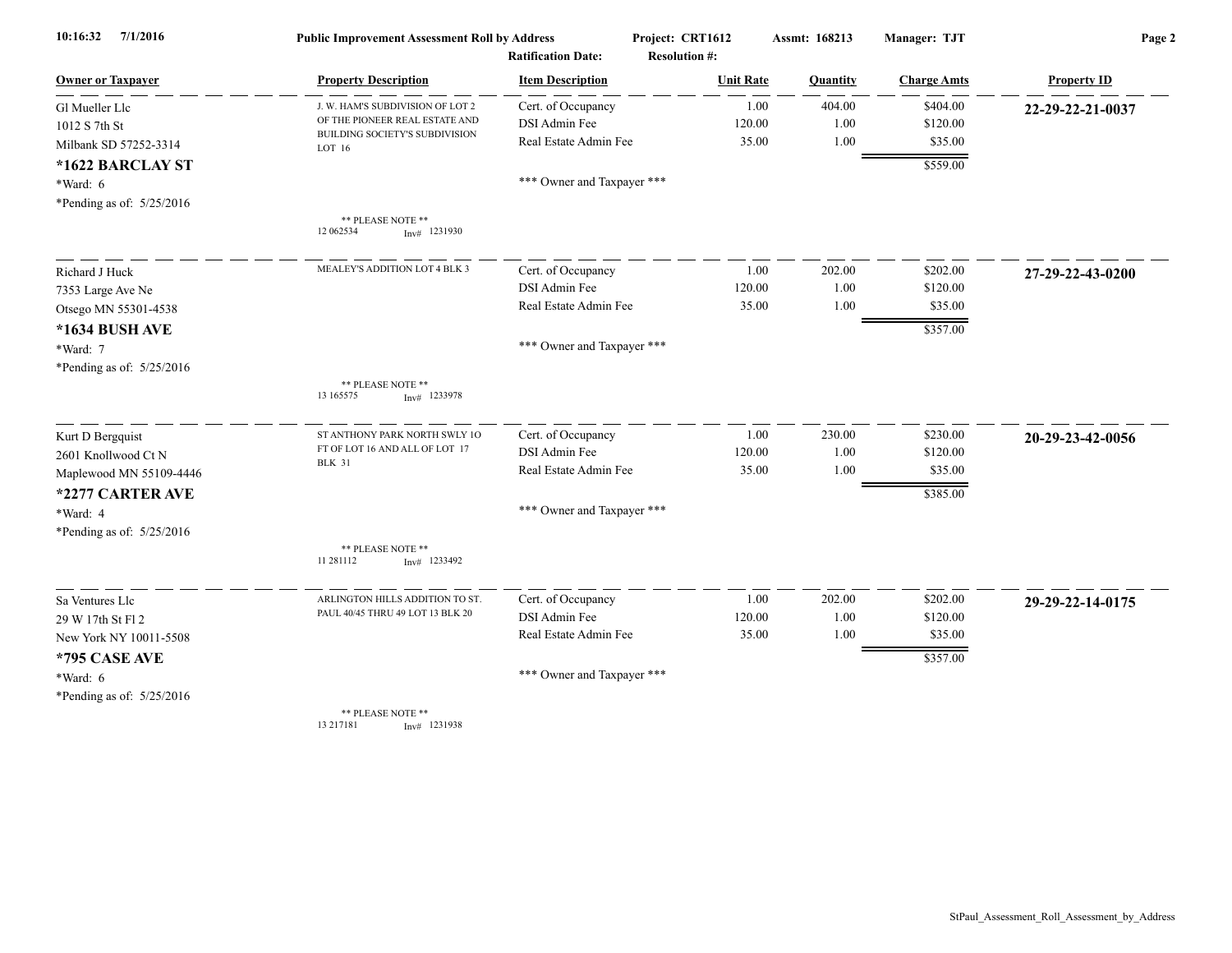| 7/1/2016<br>10:16:32      |                                                                    | Project: CRT1612<br><b>Public Improvement Assessment Roll by Address</b> |                                          | Assmt: 168213  | Manager: TJT       | Page 3             |  |
|---------------------------|--------------------------------------------------------------------|--------------------------------------------------------------------------|------------------------------------------|----------------|--------------------|--------------------|--|
| <b>Owner or Taxpayer</b>  | <b>Property Description</b>                                        | <b>Ratification Date:</b><br><b>Item Description</b>                     | <b>Resolution #:</b><br><b>Unit Rate</b> | Quantity       | <b>Charge Amts</b> | <b>Property ID</b> |  |
| Teresa A Willmus          | FOUNDRY ADDITION TO ST. PAUL EX                                    | Cert. of Occupancy                                                       |                                          | 180.00<br>1.00 | \$180.00           | 25-29-23-31-0091   |  |
| 226 Minnesota Ave         | SWLY 10 FT FOR AVE LOT 10 BLK 11                                   | DSI Admin Fee                                                            | 120.00                                   | 1.00           | \$120.00           |                    |  |
| Roseville MN 55113-4739   |                                                                    | Real Estate Admin Fee                                                    | 35.00                                    | 1.00           | \$35.00            |                    |  |
| <b>*475 COMO AVE</b>      |                                                                    |                                                                          |                                          |                | \$335.00           |                    |  |
| *Ward: 1                  |                                                                    | *** Owner and Taxpayer ***                                               |                                          |                |                    |                    |  |
| *Pending as of: 5/25/2016 |                                                                    |                                                                          |                                          |                |                    |                    |  |
|                           | ** PLEASE NOTE **<br>14 186037<br>$Inv#$ 1231497                   |                                                                          |                                          |                |                    |                    |  |
| Moira Gaidzanwa           | F. W. HOYTS REARRANGEMENT OF                                       | Cert. of Occupancy                                                       |                                          | 1.00<br>826.00 | \$826.00           | 34-29-23-41-0036   |  |
| 451 Lynnhurst Ave E       | LOTS 25, 26 AND 27, HALL AND                                       | DSI Admin Fee                                                            | 120.00                                   | 1.00           | \$120.00           |                    |  |
| St Paul MN 55104-3405     | BROWN'S ADDITION TO HYDE PARK<br>N 1/2 OF LOT 16 AND ALL OF LOT 17 | Real Estate Admin Fee                                                    | 35.00                                    | 1.00           | \$35.00            |                    |  |
| *380 DUNLAP ST N          | BLK 2                                                              |                                                                          |                                          |                | \$981.00           |                    |  |
| *Ward: 1                  |                                                                    | *** Owner and Taxpayer ***                                               |                                          |                |                    |                    |  |
| *Pending as of: 5/25/2016 |                                                                    |                                                                          |                                          |                |                    |                    |  |
|                           | ** PLEASE NOTE **<br>09 31 63 21<br>$Inv#$ 1230813                 |                                                                          |                                          |                |                    |                    |  |
| James Swartwood           | J. M. WARNER'S ADDITION TO ST.                                     | Cert. of Occupancy                                                       |                                          | 1.00<br>303.00 | \$303.00           | 29-29-22-12-0191   |  |
| 5537 Dupont Ave S         | PAUL, MINN. LOT 7                                                  | DSI Admin Fee                                                            | 120.00                                   | 1.00           | \$120.00           |                    |  |
| Minneapolis MN 55419-1647 |                                                                    | Real Estate Admin Fee                                                    | 35.00                                    | 1.00           | \$35.00            |                    |  |
| *1104 EDGERTON ST         |                                                                    |                                                                          |                                          |                | \$458.00           |                    |  |
| $*Ward: 6$                |                                                                    | *** Owner and Taxpayer ***                                               |                                          |                |                    |                    |  |
| *Pending as of: 5/25/2016 |                                                                    |                                                                          |                                          |                |                    |                    |  |
|                           | ** PLEASE NOTE **<br>12 018194<br>$Inv#$ 1232841                   |                                                                          |                                          |                |                    |                    |  |
| Sa Ventures Llc           | TERRY'S ADDITION TO THE CITY OF                                    | Cert. of Occupancy                                                       |                                          | 1.00<br>202.00 | \$202.00           | 28-29-22-43-0042   |  |
| 29 W 17th St Fl 2         | ST. PAUL, COUNTY OF RAMSEY,                                        | DSI Admin Fee                                                            | 120.00                                   | 1.00           | \$120.00           |                    |  |
| New York NY 10011-5508    | STATE OF MINN. S 35 FT OF LOT 13<br>BLK 3                          | Real Estate Admin Fee                                                    | 35.00                                    | 1.00           | \$35.00            |                    |  |
| *782 FRANK ST             |                                                                    |                                                                          |                                          |                | \$357.00           |                    |  |
| $*Ward: 6$                |                                                                    | *** Owner and Taxpayer ***                                               |                                          |                |                    |                    |  |
| *Pending as of: 5/25/2016 |                                                                    |                                                                          |                                          |                |                    |                    |  |
|                           | ** PLEASE NOTE **<br>13 217230<br>$Inv#$ 1231940                   |                                                                          |                                          |                |                    |                    |  |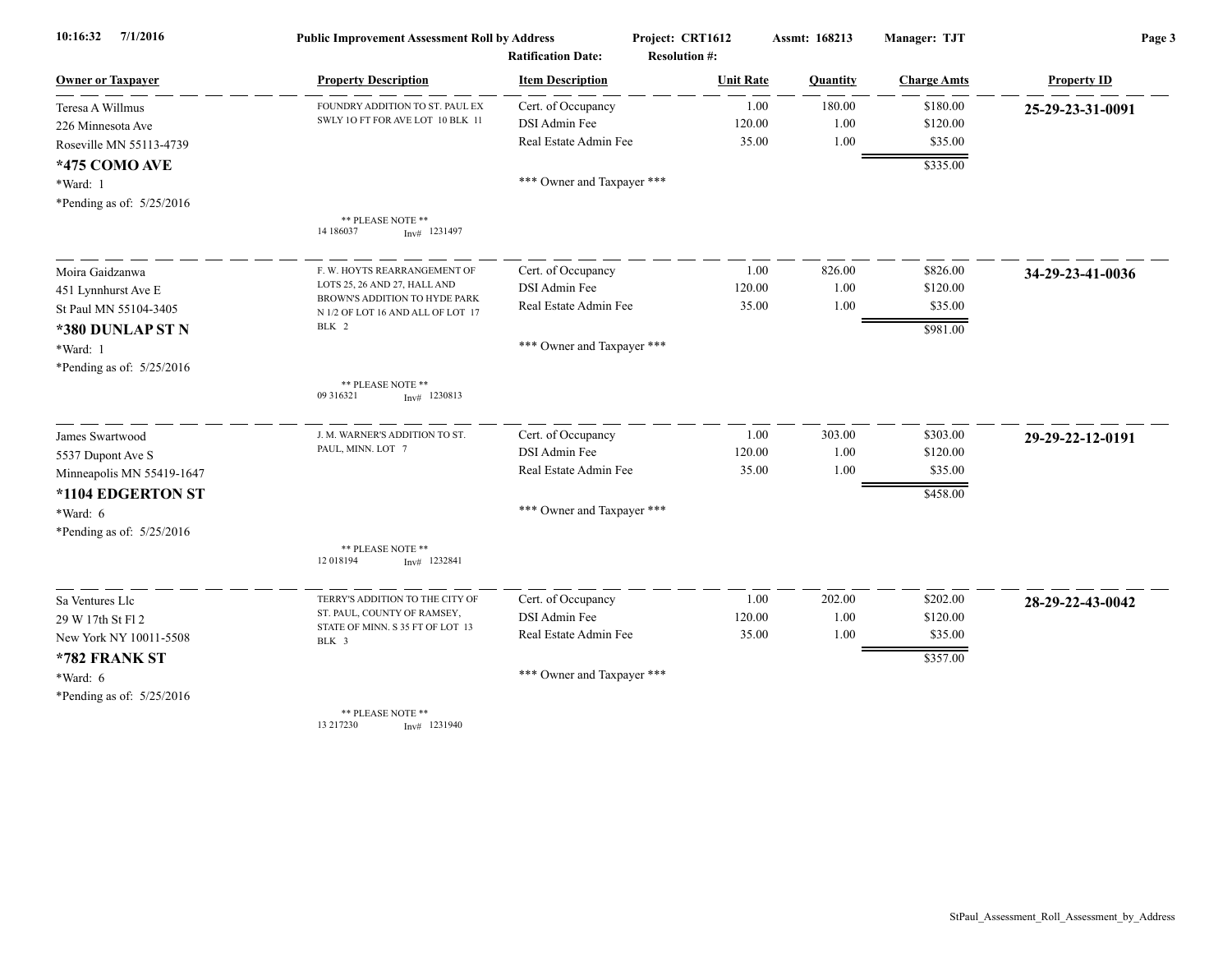| 10:16:32<br>7/1/2016        | <b>Public Improvement Assessment Roll by Address</b><br><b>Ratification Date:</b> |                            | Project: CRT1612<br><b>Resolution #:</b> | Assmt: 168213 | Manager: TJT       | Page 4             |  |
|-----------------------------|-----------------------------------------------------------------------------------|----------------------------|------------------------------------------|---------------|--------------------|--------------------|--|
| <b>Owner or Taxpayer</b>    | <b>Property Description</b>                                                       | <b>Item Description</b>    | <b>Unit Rate</b>                         | Quantity      | <b>Charge Amts</b> | <b>Property ID</b> |  |
| <b>Emmett Booker</b>        | BUTTERFIELD SYNDICATE ADDITION                                                    | Cert. of Occupancy         | 1.00                                     | 202.00        | \$202.00           | 35-29-23-42-0097   |  |
| 336 Water St W              | NO. 1 LOT 18 BLK 4                                                                | DSI Admin Fee              | 120.00                                   | 1.00          | \$120.00           |                    |  |
| Saint Paul MN 55107-2011    |                                                                                   | Real Estate Admin Fee      | 35.00                                    | 1.00          | \$35.00            |                    |  |
| *783 FULLER AVE             |                                                                                   |                            |                                          |               | \$357.00           |                    |  |
| *Ward: 1                    |                                                                                   | *** Owner and Taxpayer *** |                                          |               |                    |                    |  |
| *Pending as of: 5/25/2016   |                                                                                   |                            |                                          |               |                    |                    |  |
|                             | ** PLEASE NOTE **                                                                 |                            |                                          |               |                    |                    |  |
|                             | 13 229684<br>$Inv#$ 1231942                                                       |                            |                                          |               |                    |                    |  |
| Rebecca M Austin            | NELSON STEVENS AND KING'S                                                         | Cert. of Occupancy         | 1.00                                     | 247.00        | \$247.00           | 07-28-22-13-0051   |  |
| David L Morford             | ADDITION TO WEST ST PAUL LOT 3                                                    | DSI Admin Fee              | 120.00                                   | 1.00          | \$120.00           |                    |  |
| 767 Stryker Ave             | BLK 5                                                                             | Real Estate Admin Fee      | 35.00                                    | 1.00          | \$35.00            |                    |  |
| Saint Paul MN 55107-3322    |                                                                                   |                            |                                          |               | \$402.00           |                    |  |
| *184 GEORGE ST W            |                                                                                   | *** Owner and Taxpayer *** |                                          |               |                    |                    |  |
| *Ward: 2                    |                                                                                   |                            |                                          |               |                    |                    |  |
| *Pending as of: 5/25/2016   |                                                                                   |                            |                                          |               |                    |                    |  |
|                             | ** PLEASE NOTE **<br>09 04 14 23<br>$Inv#$ 1230396                                |                            |                                          |               |                    |                    |  |
| Paul J Garofalo             | SAMUEL LEECHE'S ADDITION TO                                                       | Cert. of Occupancy         | 1.00                                     | 237.00        | \$237.00           | 01-28-23-41-0147   |  |
| Vikki Garofalo              | THE TOWN OF SAINT PAUL E 1/2 OF                                                   | DSI Admin Fee              | 120.00                                   | 1.00          | \$120.00           |                    |  |
| 245 Goodrich N              | LOT 10 BLK 9                                                                      | Real Estate Admin Fee      | 35.00                                    | 1.00          | \$35.00            |                    |  |
| Saint Paul MN 55102-2735    |                                                                                   |                            |                                          |               | \$392.00           |                    |  |
| *245 GOODRICH AVE           |                                                                                   | *** Owner and Taxpayer *** |                                          |               |                    |                    |  |
| *Ward: 2                    |                                                                                   |                            |                                          |               |                    |                    |  |
| *Pending as of: 5/25/2016   |                                                                                   |                            |                                          |               |                    |                    |  |
|                             | ** PLEASE NOTE **<br>13 211848<br>$Inv#$ 1231029                                  |                            |                                          |               |                    |                    |  |
| Courtney E Guertin          | GILBERT'S ADDITION EX N 8 FT FOR                                                  | Cert. of Occupancy         | 1.00                                     | 202.00        | \$202.00           | 27-29-23-44-0095   |  |
| 1216 Haight St              | ALLEY LOT 16 BLK 6                                                                | DSI Admin Fee              | 120.00                                   | 1.00          | \$120.00           |                    |  |
| San Francisco CA 94117-3030 |                                                                                   | Real Estate Admin Fee      | 35.00                                    | 1.00          | \$35.00            |                    |  |
| *760 GRIGGS ST N            |                                                                                   |                            |                                          |               | \$357.00           |                    |  |
| *Ward: 4                    |                                                                                   | *** Owner and Taxpayer *** |                                          |               |                    |                    |  |
| *Pending as of: 5/25/2016   |                                                                                   |                            |                                          |               |                    |                    |  |
|                             | ** PLEASE NOTE **<br>13 160400<br>$Inv#$ 1230404                                  |                            |                                          |               |                    |                    |  |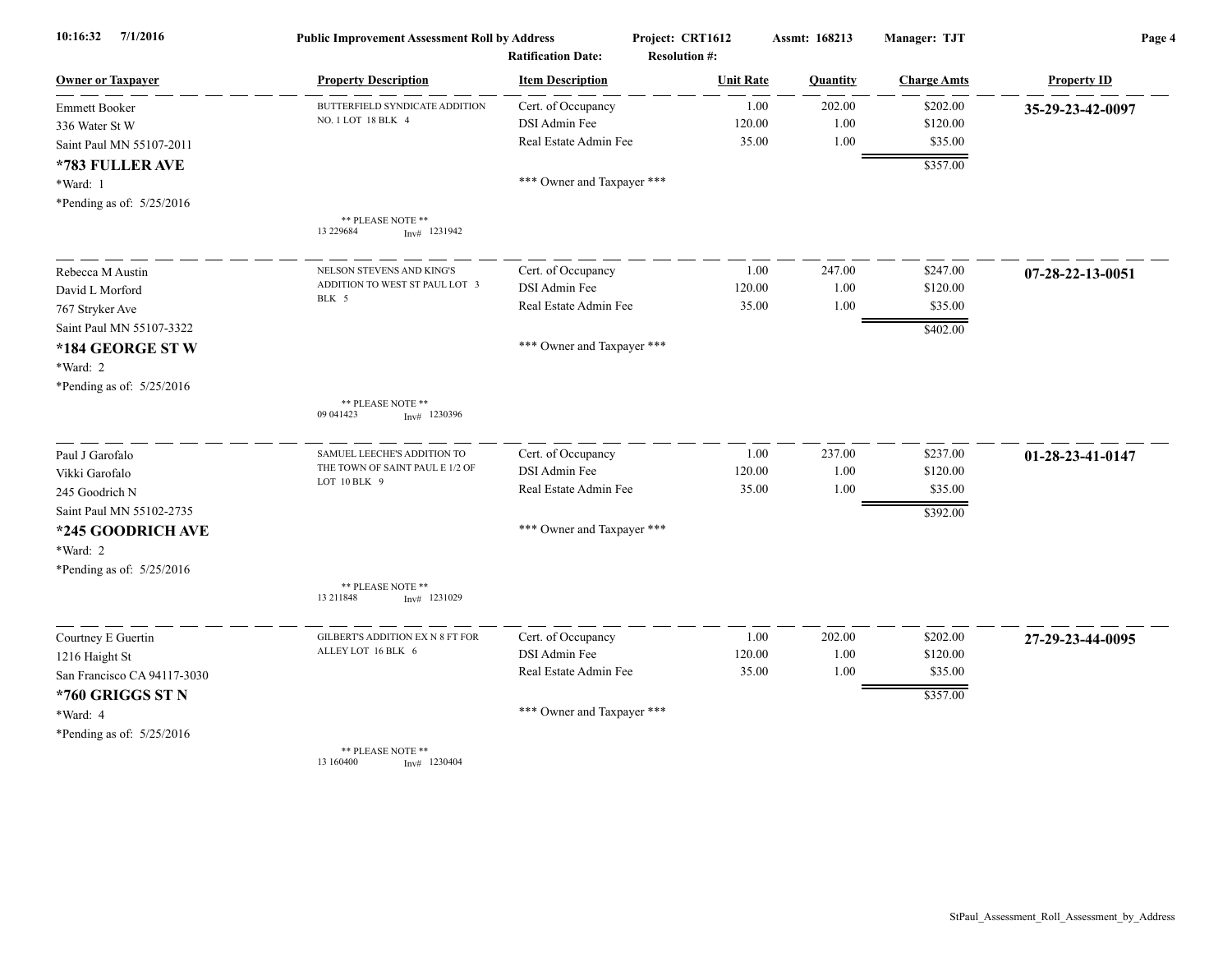| 7/1/2016<br>10:16:32              | <b>Public Improvement Assessment Roll by Address</b><br><b>Ratification Date:</b> |                            | Project: CRT1612<br><b>Resolution #:</b> | Manager: TJT<br>Assmt: 168213 |                    | Page 5             |  |
|-----------------------------------|-----------------------------------------------------------------------------------|----------------------------|------------------------------------------|-------------------------------|--------------------|--------------------|--|
| <b>Owner or Taxpayer</b>          | <b>Property Description</b>                                                       | <b>Item Description</b>    | <b>Unit Rate</b>                         | Quantity                      | <b>Charge Amts</b> | <b>Property ID</b> |  |
| <b>Bradley Howard Snook Trust</b> | BISHOP'S ADDITION LOTS 18 AND                                                     | Cert. of Occupancy         | 1.00                                     | 170.00                        | \$170.00           | 26-29-23-23-0087   |  |
| 4420 N Campbell Ave               | LOT 19 BLK 2                                                                      | DSI Admin Fee              | 120.00                                   | 1.00                          | \$120.00           |                    |  |
| Chicago IL 60625-3013             |                                                                                   | Real Estate Admin Fee      | 35.00                                    | 1.00                          | \$35.00            |                    |  |
| *1065 HATCH AVE                   |                                                                                   |                            |                                          |                               | \$325.00           |                    |  |
| *Ward: 5                          |                                                                                   | *** Owner and Taxpayer *** |                                          |                               |                    |                    |  |
| *Pending as of: 5/25/2016         |                                                                                   |                            |                                          |                               |                    |                    |  |
|                                   | ** PLEASE NOTE **                                                                 |                            |                                          |                               |                    |                    |  |
|                                   | 12 04 05 17<br>$Inv#$ 1243230                                                     |                            |                                          |                               |                    |                    |  |
| Melvin Carter Iii                 | FAWCETTS ADDITION TO ST. PAUL.                                                    | Cert. of Occupancy         | 1.00                                     | 202.00                        | \$202.00           | 30-29-22-23-0181   |  |
| Alecia Carter                     | MINNESOTA LOT 6 BLK 2                                                             | DSI Admin Fee              | 120.00                                   | 1.00                          | \$120.00           |                    |  |
| 294 Charles Ave                   |                                                                                   | Real Estate Admin Fee      | 35.00                                    | 1.00                          | \$35.00            |                    |  |
| St Paul MN 55103-2004             |                                                                                   |                            |                                          |                               | \$357.00           |                    |  |
| *54 HATCH AVE                     |                                                                                   | *** Owner and Taxpayer *** |                                          |                               |                    |                    |  |
| *Ward: 5                          |                                                                                   |                            |                                          |                               |                    |                    |  |
| *Pending as of: 5/25/2016         |                                                                                   |                            |                                          |                               |                    |                    |  |
|                                   | ** PLEASE NOTE **<br>16 01 63 67<br>$Inv#$ 1233952                                |                            |                                          |                               |                    |                    |  |
| John Dwyer                        | COLLEGE PLACE, EAST DIVISION E                                                    | Cert. of Occupancy         | 1.00                                     | 202.00                        | \$202.00           | 27-29-23-34-0024   |  |
| 1409 Cedar Lake Pky               | 50 FT OF LOT 2 BLK 13                                                             | DSI Admin Fee              | 120.00                                   | 1.00                          | \$120.00           |                    |  |
| Minneapolis MN 55416-3602         |                                                                                   | Real Estate Admin Fee      | 35.00                                    | 1.00                          | \$35.00            |                    |  |
| *1364 HEWITT AVE                  |                                                                                   |                            |                                          |                               | \$357.00           |                    |  |
| *Ward: 4                          |                                                                                   | *** Owner and Taxpayer *** |                                          |                               |                    |                    |  |
| *Pending as of: 5/25/2016         |                                                                                   |                            |                                          |                               |                    |                    |  |
|                                   | ** PLEASE NOTE **<br>13 204926<br>$Inv#$ 1230182                                  |                            |                                          |                               |                    |                    |  |
| Madonna M Lemmons                 | COLLEGE PLACE, WEST DIVISION E                                                    | Cert. of Occupancy         | 1.00                                     | 237.00                        | \$237.00           | 28-29-23-43-0042   |  |
| Robert P Lemmons                  | 2/3 OF S 126 12/100 FT OF LOT 12                                                  | DSI Admin Fee              | 120.00                                   | 1.00                          | \$120.00           |                    |  |
| 1899 Ashland Ave                  | BLK 4                                                                             | Real Estate Admin Fee      | 35.00                                    | 1.00                          | \$35.00            |                    |  |
| St Paul MN 55104-5949             |                                                                                   |                            |                                          |                               | \$392.00           |                    |  |
| *1811 HUBBARD AVE                 |                                                                                   | *** Owner and Taxpayer *** |                                          |                               |                    |                    |  |
| *Ward: 4                          |                                                                                   |                            |                                          |                               |                    |                    |  |
| *Pending as of: $5/25/2016$       |                                                                                   |                            |                                          |                               |                    |                    |  |
|                                   | ** PLEASE NOTE **<br>10 50 69 64<br>$Inv#$ 1232390                                |                            |                                          |                               |                    |                    |  |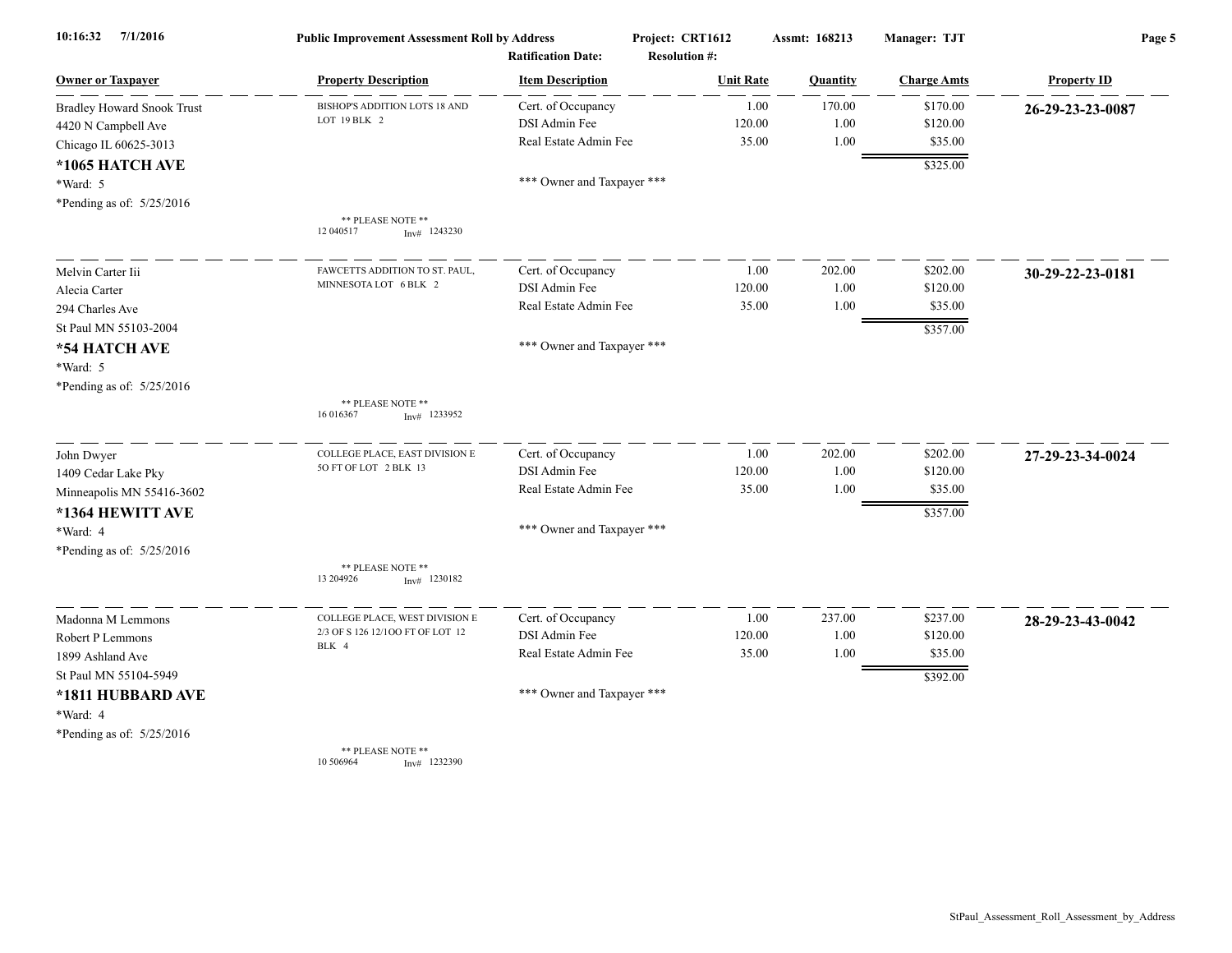| 7/1/2016<br>10:16:32              | <b>Public Improvement Assessment Roll by Address</b>         |                            | Project: CRT1612     | Assmt: 168213 |          | Manager: TJT       | Page 6             |  |
|-----------------------------------|--------------------------------------------------------------|----------------------------|----------------------|---------------|----------|--------------------|--------------------|--|
|                                   |                                                              | <b>Ratification Date:</b>  | <b>Resolution #:</b> |               |          |                    |                    |  |
| <b>Owner or Taxpayer</b>          | <b>Property Description</b>                                  | <b>Item Description</b>    | <b>Unit Rate</b>     |               | Quantity | <b>Charge Amts</b> | <b>Property ID</b> |  |
| Elmquist Properties Llc           | JEFFERSON PARK ADDITION TO THE<br>CITY OF SAINT PAUL, RAMSEY | Cert. of Occupancy         |                      | 1.00          | 180.00   | \$180.00           | 10-28-23-21-0209   |  |
| 1459 Jefferson Ave                | COUNTY, MINNESOTA LOT 16 BLK 7                               | DSI Admin Fee              |                      | 120.00        | 1.00     | \$120.00           |                    |  |
| Saint Paul MN 55105-2412          |                                                              | Real Estate Admin Fee      |                      | 35.00         | 1.00     | \$35.00            |                    |  |
| *1459 JEFFERSON AVE               |                                                              |                            |                      |               |          | \$335.00           |                    |  |
| *Ward: 3                          |                                                              | *** Owner and Taxpayer *** |                      |               |          |                    |                    |  |
| *Pending as of: $5/25/2016$       |                                                              |                            |                      |               |          |                    |                    |  |
|                                   | ** PLEASE NOTE **<br>10 315749<br>$Inv#$ 1233498             |                            |                      |               |          |                    |                    |  |
| Joel K Stiras                     | E. M. MACKUBIN'S 2ND ADDITION                                | Cert. of Occupancy         |                      | 1.00          | 202.00   | \$202.00           | 28-29-22-23-0184   |  |
| 9121 Georgia Ct N                 | LOT 28 BLK 1                                                 | DSI Admin Fee              |                      | 120.00        | 1.00     | \$120.00           |                    |  |
| Minneapolis MN 55445-1647         |                                                              | Real Estate Admin Fee      |                      | 35.00         | 1.00     | \$35.00            |                    |  |
| *869 JENKS AVE                    |                                                              |                            |                      |               |          | \$357.00           |                    |  |
| *Ward: 6                          |                                                              | *** Owner and Taxpayer *** |                      |               |          |                    |                    |  |
| *Pending as of: 5/25/2016         |                                                              |                            |                      |               |          |                    |                    |  |
|                                   | ** PLEASE NOTE **<br>14 3 3 4 7 3 3<br>$Inv#$ 1232153        |                            |                      |               |          |                    |                    |  |
| Gary A Jackson                    | LEXINGTON AVE. ADDITION TO THE                               | Cert. of Occupancy         |                      | 1.00          | 490.00   | \$490.00           | 26-29-23-33-0164   |  |
| Tina M Jackson                    | CITY OF ST. PAUL EX N 18 96/100 FT                           | DSI Admin Fee              |                      | 120.00        | 1.00     | \$120.00           |                    |  |
| 1740 Windy Park Cir               | THE E 73 FT OF LOT 6 AND E 73 FT OF<br>LOT 7 BLK 2           | Real Estate Admin Fee      |                      | 35.00         | 1.00     | \$35.00            |                    |  |
| Round Rock TX 78664-7087          |                                                              |                            |                      |               |          | \$645.00           |                    |  |
| *740 LEXINGTON PKWY N<br>*Ward: 1 |                                                              | *** Owner and Taxpayer *** |                      |               |          |                    |                    |  |
| *Pending as of: 5/25/2016         |                                                              |                            |                      |               |          |                    |                    |  |
|                                   | ** PLEASE NOTE **                                            |                            |                      |               |          |                    |                    |  |
|                                   | 13 162545<br>$Inv#$ 1230507                                  |                            |                      |               |          |                    |                    |  |
| Michael A Roberts                 | H. M. RANNEY'S SUBDIVISION                                   | Cert. of Occupancy         |                      | 1.00          | 237.00   | \$237.00           | 33-29-22-21-0170   |  |
| 1935 Parkland Ct                  | BLOCKS 101 & 102, LYMAN                                      | DSI Admin Fee              |                      | 120.00        | 1.00     | \$120.00           |                    |  |
| St Paul MN 55119-4922             | DAYTON'S ADDITION TO ST. PAUL,<br>MINN. LOT 12 BLK 102       | Real Estate Admin Fee      |                      | 35.00         | 1.00     | \$35.00            |                    |  |
| *984 MARGARET ST                  |                                                              |                            |                      |               |          | \$392.00           |                    |  |
| *Ward: 7                          |                                                              | *** Owner and Taxpayer *** |                      |               |          |                    |                    |  |
| *Pending as of: 5/25/2016         |                                                              |                            |                      |               |          |                    |                    |  |
|                                   | ** PLEASE NOTE **<br>14 332262<br>$Inv#$ 1230192             |                            |                      |               |          |                    |                    |  |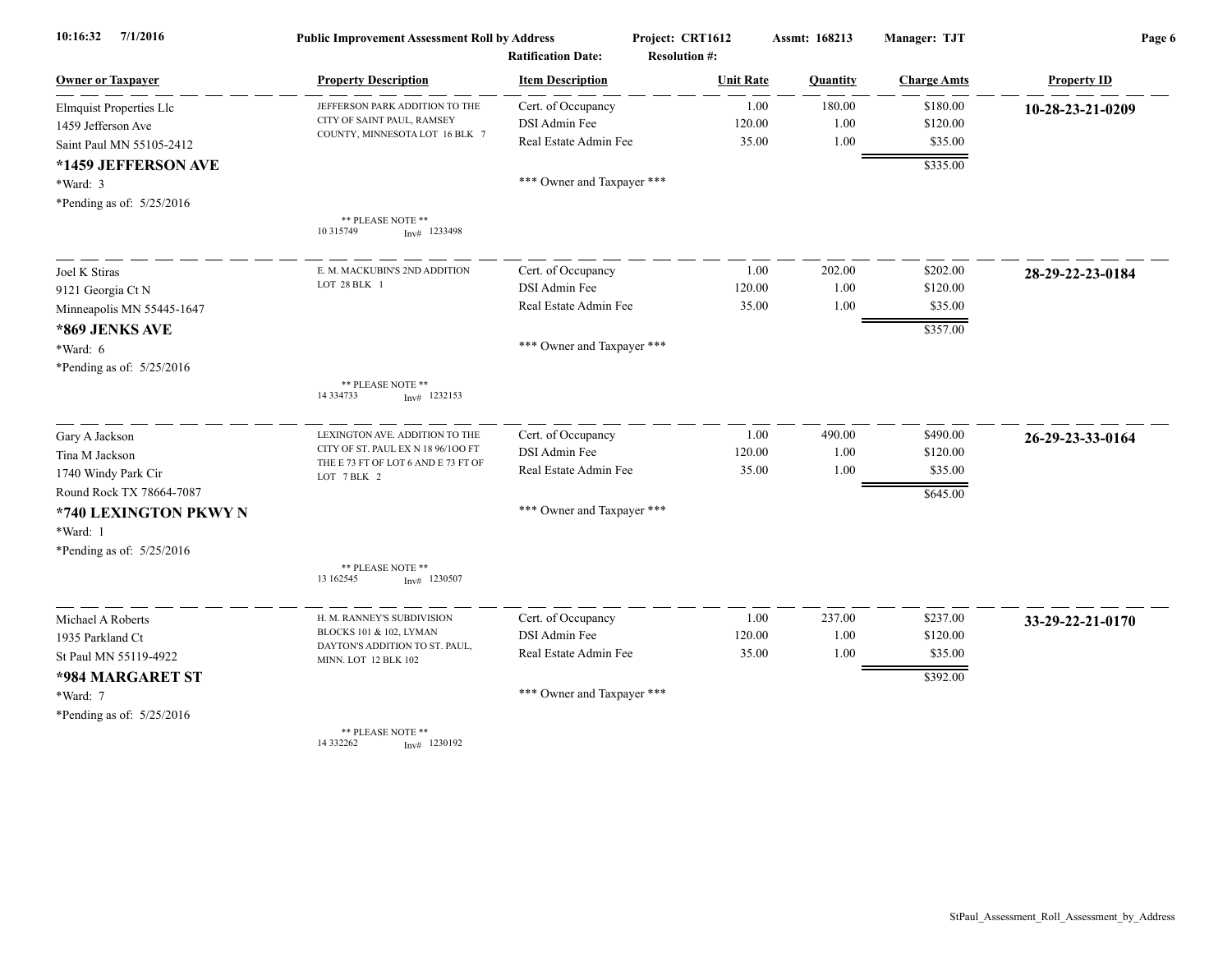| 7/1/2016<br>10:16:32                                                                                          | <b>Public Improvement Assessment Roll by Address</b><br><b>Ratification Date:</b>                                                                                                                                                                          |                                                                                                                                    | Project: CRT1612<br><b>Resolution #:</b> |                         | Assmt: 168213          | Manager: TJT                                | Page 7             |  |
|---------------------------------------------------------------------------------------------------------------|------------------------------------------------------------------------------------------------------------------------------------------------------------------------------------------------------------------------------------------------------------|------------------------------------------------------------------------------------------------------------------------------------|------------------------------------------|-------------------------|------------------------|---------------------------------------------|--------------------|--|
| <b>Owner or Taxpayer</b>                                                                                      | <b>Property Description</b>                                                                                                                                                                                                                                | <b>Item Description</b>                                                                                                            |                                          | <b>Unit Rate</b>        | <b>Quantity</b>        | <b>Charge Amts</b>                          | <b>Property ID</b> |  |
| John E Lukas<br>David M Selden<br>301 20th Ave S<br>South St Paul MN 55075-2162<br>*325 MARIA AVE<br>*Ward: 7 | LYMAN DAYTON ADDITION TO THE<br>CITY OF ST. PAUL SELY 86 1/3 FT OF<br>LOTS 1 2 AND LOT 3 BLK 26                                                                                                                                                            | Cert. of Occupancy<br>DSI Admin Fee<br>Real Estate Admin Fee<br>*** Owner and Taxpayer ***                                         |                                          | 1.00<br>120.00<br>35.00 | 782.50<br>1.00<br>1.00 | \$782.50<br>\$120.00<br>\$35.00<br>\$937.50 | 32-29-22-42-0002   |  |
| *Pending as of: $5/25/2016$                                                                                   | ** PLEASE NOTE **<br>14 302555<br>$Inv#$ 1243235                                                                                                                                                                                                           |                                                                                                                                    |                                          |                         |                        |                                             |                    |  |
| Hra City Of St Paul<br>25 4th St W Ste 1400<br>Saint Paul MN 55102-1632<br>*688 MINNEHAHA AVE E<br>*Ward: 7   | That Pt Of Blk 4 Together With Pt Of<br>Vacated Grenbrier St Desc A Comm At Nw<br>Cor Sd Blk 4 Th N 89 Deg 11 Min 26 Sec<br>E Along N L Of Blk 4 Distant 293.48 Ft<br>Th S 0 Deg 24 Min 14 Sec E 96.35 Ft Th S<br>89 Deg 8 Min 59 Sec W 2.02 Ft Th S 0 Deg | Less Land Usage Discount (%)<br>Less Rate of Discharge Discount (%)<br>Less Flood Plain Discount (%)<br>*** Owner and Taxpayer *** |                                          |                         |                        |                                             | 32-29-22-12-0127   |  |
| *Pending as of: 5/25/2016                                                                                     |                                                                                                                                                                                                                                                            |                                                                                                                                    |                                          |                         |                        |                                             |                    |  |
| *698 MINNEHAHA AVE E<br>*Ward: 7<br>*Pending as of: 5/25/2016                                                 | Vac Sts & Alley Accruing & Fol Ex Those<br>Pts Of Vac St Accruing & That Pt Of Lot<br>16 Lying Within The Fol Des Line; Com<br>At The Ne Cor Of Sd Lot 16 Th S 0 Deg 12<br>Min 33 Sec E Along E Line Of Sd Lot 16<br>110.83 Ft Th S 89 Deg 30 Min 2 Sec W  | Cert. of Occupancy<br>DSI Admin Fee<br>Real Estate Admin Fee                                                                       |                                          | 1.00<br>120.00<br>35.00 | 574.00<br>1.00<br>1.00 | \$574.00<br>\$120.00<br>\$35.00<br>\$729.00 | 32-29-22-12-0124   |  |
|                                                                                                               | ** PLEASE NOTE **<br>14 19 64 38<br>$Inv#$ 1231922                                                                                                                                                                                                         |                                                                                                                                    |                                          |                         |                        |                                             |                    |  |
| Ms And S Enterprises<br>425 Minnehaha Ave W<br>St Paul MN 55103-1522<br>*415 MINNEHAHA AVE W<br>*Ward: 1      | NEURER'S ADDITION SUBJ TO STS &<br>EX E 180 FT; THAT PART OF S 1/2 OF<br>SE1/4 OF SE 1/4 OF SW 1/4 OF SEC 25 T<br>29 R 23 S OF ENGLEWOOD AVE & W<br>AUD SUB NO 28 & IN SD NEURERS<br>ADD VAC STS & ALLEYS ACCRUING                                         | Cert. of Occupancy<br>DSI Admin Fee<br>Real Estate Admin Fee<br>*** Owner and Taxpayer ***                                         |                                          | 1.00<br>120.00<br>35.00 | 270.00<br>1.00<br>1.00 | \$270.00<br>\$120.00<br>\$35.00<br>\$425.00 | 25-29-23-34-0010   |  |
| *Pending as of: $5/25/2016$                                                                                   | ** PLEASE NOTE **<br>15 172320<br>$Inv#$ 1233888                                                                                                                                                                                                           |                                                                                                                                    |                                          |                         |                        |                                             |                    |  |
| Vanna Yean<br>Po Box 25463<br>Woodbury MN 55125-0463<br>*654 MINNEHAHA AVE W                                  | SYNDICATE NO. 4 ADDITION LOT 9<br>BLK 1                                                                                                                                                                                                                    | Cert. of Occupancy<br>DSI Admin Fee<br>Real Estate Admin Fee                                                                       |                                          | 1.00<br>120.00<br>35.00 | 202.00<br>1.00<br>1.00 | \$202.00<br>\$120.00<br>\$35.00<br>\$357.00 | 35-29-23-11-0006   |  |
| *Ward: 1<br>*Pending as of: 5/25/2016                                                                         |                                                                                                                                                                                                                                                            | *** Owner and Taxpayer ***                                                                                                         |                                          |                         |                        |                                             |                    |  |
|                                                                                                               | ** PLEASE NOTE **<br>11 017514<br>$Inv#$ 1232591                                                                                                                                                                                                           |                                                                                                                                    |                                          |                         |                        |                                             |                    |  |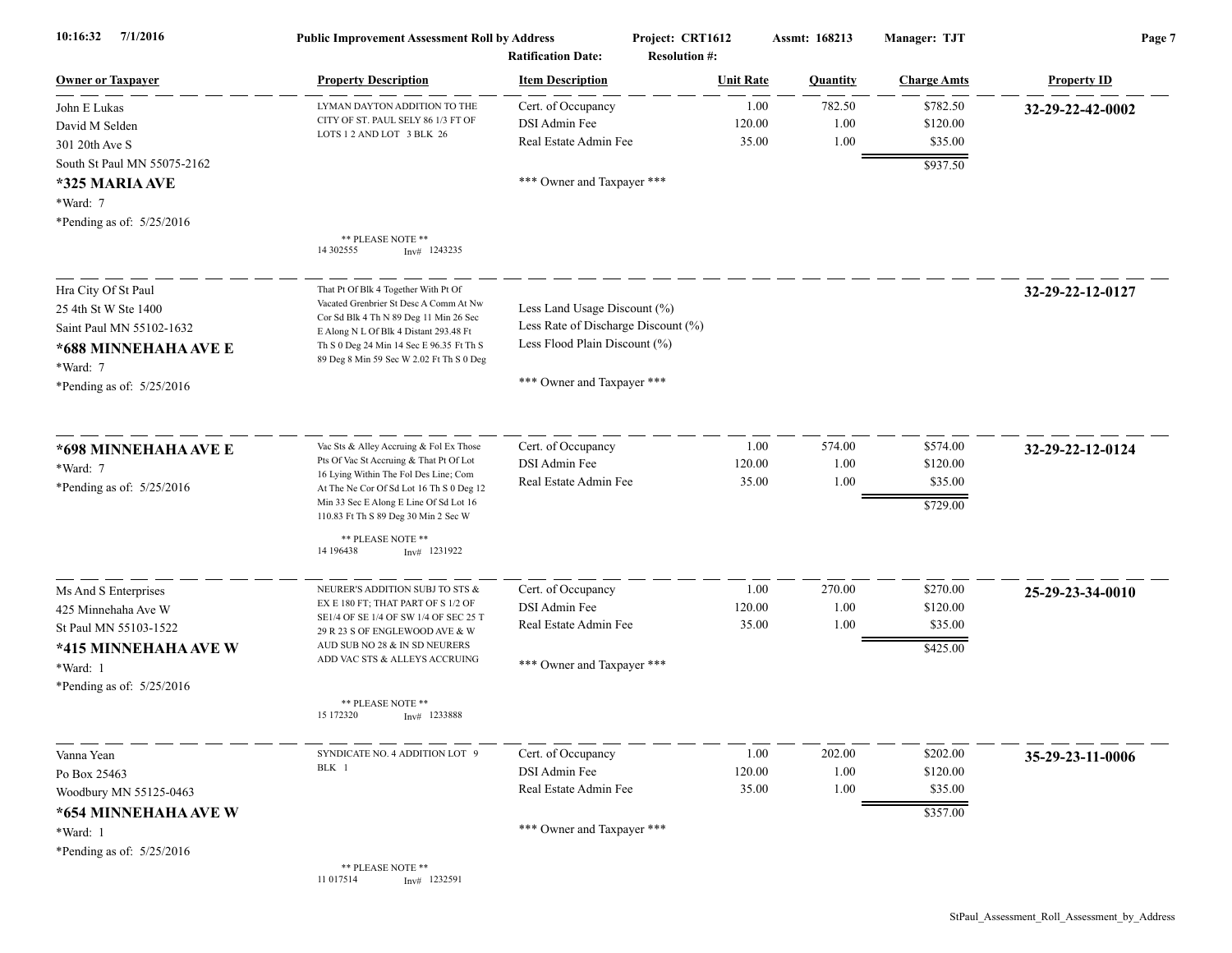| 10:16:32<br>7/1/2016        | <b>Public Improvement Assessment Roll by Address</b>       |                                                      | Project: CRT1612                         | Assmt: 168213   | Manager: TJT       | Page 8             |
|-----------------------------|------------------------------------------------------------|------------------------------------------------------|------------------------------------------|-----------------|--------------------|--------------------|
| <b>Owner or Taxpayer</b>    | <b>Property Description</b>                                | <b>Ratification Date:</b><br><b>Item Description</b> | <b>Resolution #:</b><br><b>Unit Rate</b> | <b>Quantity</b> | <b>Charge Amts</b> | <b>Property ID</b> |
| Gary R Odeen                | BEAVER LAKE HEIGHTS LOT 20 BLK                             | Cert. of Occupancy                                   | 1.00                                     | 202.00          | \$202.00           | 26-29-22-43-0032   |
| 2481 Harvester Ave E        | 29                                                         | DSI Admin Fee                                        | 120.00                                   | 1.00            | \$120.00           |                    |
| Maplewood MN 55119-3841     |                                                            | Real Estate Admin Fee                                | 35.00                                    | 1.00            | \$35.00            |                    |
| *784 PEDERSEN ST            |                                                            |                                                      |                                          |                 | \$357.00           |                    |
| *Ward: 7                    |                                                            | *** Owner and Taxpayer ***                           |                                          |                 |                    |                    |
| *Pending as of: 5/25/2016   |                                                            |                                                      |                                          |                 |                    |                    |
|                             | ** PLEASE NOTE **<br>12 049432<br>$Inv#$ 1234179           |                                                      |                                          |                 |                    |                    |
| Daryl L Olson               | WOODBURY AND CASE'S ADDITION                               | Cert. of Occupancy                                   | 1.00                                     | 542.00          | \$542.00           | 08-28-22-13-0127   |
| 272 Prescott St Apt 1       | TO ST. PAUL, MINN. N 10 FT OF LOTS                         | DSI Admin Fee                                        | 120.00                                   | 1.00            | \$120.00           |                    |
| St Paul MN 55107-3039       | 10 & LOT 11 & ALL OF LOTS 4 & LOT 5<br>BLK 6               | Real Estate Admin Fee                                | 35.00                                    | 1.00            | \$35.00            |                    |
| *272 PRESCOTT ST            |                                                            |                                                      |                                          |                 | \$697.00           |                    |
| *Ward: 2                    |                                                            | *** Owner and Taxpayer ***                           |                                          |                 |                    |                    |
| *Pending as of: 5/25/2016   |                                                            |                                                      |                                          |                 |                    |                    |
|                             | ** PLEASE NOTE **<br>13 15 6994<br>$Inv#$ 1233500          |                                                      |                                          |                 |                    |                    |
| Kenneth Wilbur Miller       | TERRY'S ADDITION TO THE CITY OF                            | Cert. of Occupancy                                   | 1.00                                     | 404.00          | \$404.00           | 28-29-22-43-0184   |
| Leo Holly Miller            | ST. PAUL, COUNTY OF RAMSEY,<br>STATE OF MINN. LOT 6 BLK 10 | DSI Admin Fee                                        | 120.00                                   | 1.00            | \$120.00           |                    |
| 7180 Imperial Ave S         |                                                            | Real Estate Admin Fee                                | 35.00                                    | 1.00            | \$35.00            |                    |
| Cottage Grove MN 55016-1940 |                                                            |                                                      |                                          |                 | \$559.00           |                    |
| *1092 REANEY AVE            |                                                            | *** Owner and Taxpayer ***                           |                                          |                 |                    |                    |
| *Ward: 7                    |                                                            |                                                      |                                          |                 |                    |                    |
| *Pending as of: 5/25/2016   |                                                            |                                                      |                                          |                 |                    |                    |
|                             | ** PLEASE NOTE **<br>13 14 2078<br>$Inv#$ 1234402          |                                                      |                                          |                 |                    |                    |
| Josh Bourgoin               | AURORA ADDITION TO ST. PAUL,                               | Cert. of Occupancy                                   | 1.00                                     | 202.00          | \$202.00           | 26-29-22-33-0178   |
| 3569 Village Trl            | MINN. LOT 10 BLK 7                                         | DSI Admin Fee                                        | 120.00                                   | 1.00            | \$120.00           |                    |
| Hastings MN 55033-3496      |                                                            | Real Estate Admin Fee                                | 35.00                                    | 1.00            | \$35.00            |                    |
| *1800 REANEY AVE            |                                                            |                                                      |                                          |                 | \$357.00           |                    |
| *Ward: 7                    |                                                            | *** Owner and Taxpayer ***                           |                                          |                 |                    |                    |
| *Pending as of: 5/25/2016   |                                                            |                                                      |                                          |                 |                    |                    |
|                             | ** PLEASE NOTE **<br>13 15 8 12 8<br>$Inv#$ 1238075        |                                                      |                                          |                 |                    |                    |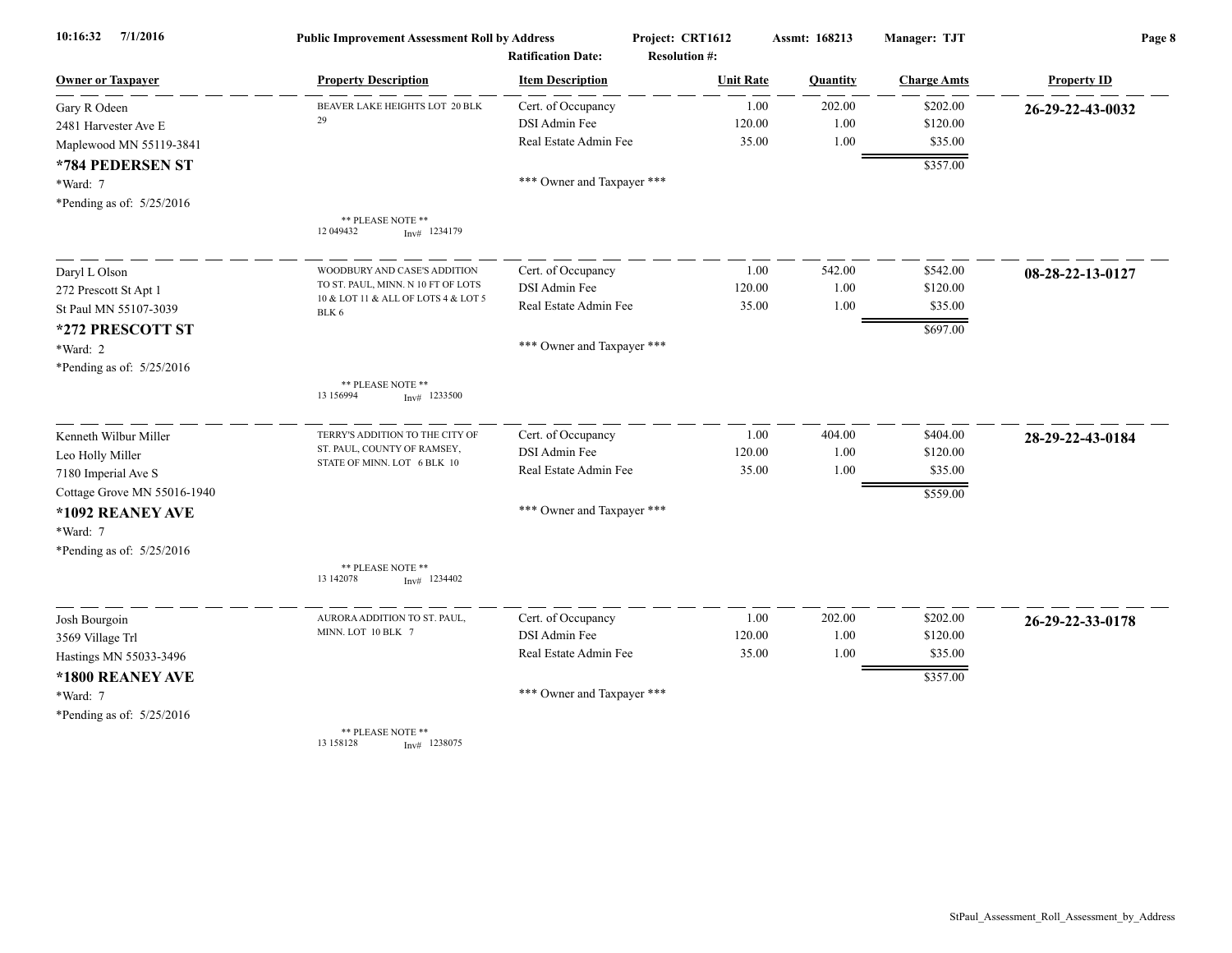| 10:16:32<br>7/1/2016                                                                                                                           | <b>Public Improvement Assessment Roll by Address</b>      | <b>Ratification Date:</b>                                    | Project: CRT1612<br><b>Resolution #:</b> | Assmt: 168213          | Manager: TJT                                | Page 9             |
|------------------------------------------------------------------------------------------------------------------------------------------------|-----------------------------------------------------------|--------------------------------------------------------------|------------------------------------------|------------------------|---------------------------------------------|--------------------|
| <b>Owner or Taxpayer</b>                                                                                                                       | <b>Property Description</b>                               | <b>Item Description</b>                                      | <b>Unit Rate</b>                         | <b>Quantity</b>        | <b>Charge Amts</b>                          | <b>Property ID</b> |
| Bautista Family 2010 Trust<br>624 Dorchester Rd<br>San Mateo CA 94402-1024                                                                     | LOTS 5 THRU 10 BLK 11                                     | Cert. of Occupancy<br>DSI Admin Fee<br>Real Estate Admin Fee | 1.00<br>120.00<br>35.00                  | 180.00<br>1.00<br>1.00 | \$180.00<br>\$120.00<br>\$35.00             | 25-29-23-11-0203   |
| <b>*1111 RICE ST</b><br>*Ward: 5<br>*Pending as of: 5/25/2016                                                                                  |                                                           | *** Taxpayer ***                                             |                                          |                        | \$335.00                                    |                    |
| Jeffrey Bautista Family Trust<br>624 Dorchester Rd<br>San Mateo CA 94402-1024<br><b>*1111 RICE ST</b><br>*Ward: 5<br>*Pending as of: 5/25/2016 | LOTS 5 THRU 10 BLK 11<br>** PLEASE NOTE **                | *** Owner ***                                                |                                          |                        |                                             | 25-29-23-11-0203   |
|                                                                                                                                                | 13 24 25 37<br>$Inv#$ 1230401                             |                                                              |                                          |                        |                                             |                    |
| Koua Vang<br>10465 Partridge St Nw<br>Coon Rapids MN 55433-4638                                                                                | HOLZ'S RE-ARRANGEMENT LOTS 5 &<br>LOT 6 BLK 1             | Cert. of Occupancy<br>DSI Admin Fee<br>Real Estate Admin Fee | 1.00<br>120.00<br>35.00                  | 237.00<br>1.00<br>1.00 | \$237.00<br>\$120.00<br>\$35.00             | 24-29-23-44-0009   |
| <b>*1265 RICE ST</b><br>*Ward: 5<br>*Pending as of: 5/25/2016                                                                                  |                                                           | *** Owner and Taxpayer ***                                   |                                          |                        | \$392.00                                    |                    |
|                                                                                                                                                | ** PLEASE NOTE **<br>13 24 18 29<br>$Inv#$ 1233958        |                                                              |                                          |                        |                                             |                    |
| Msr I Assets Llc<br>5001 Plaza On The Lake Suite 2<br>Austin TX 78746-1006<br>*2126 ROSE AVE E                                                 | NORTON'S LINCOLN PARK LOT 12<br><b>BLK</b> 10             | Cert. of Occupancy<br>DSI Admin Fee<br>Real Estate Admin Fee | 1.00<br>120.00<br>35.00                  | 303.00<br>1.00<br>1.00 | \$303.00<br>\$120.00<br>\$35.00<br>\$458.00 | 26-29-22-12-0006   |
| *Ward: 6<br>*Pending as of: 5/25/2016                                                                                                          | ** PLEASE NOTE **<br>13 194035<br>$Inv#$ 1234167          | *** Owner and Taxpayer ***                                   |                                          |                        |                                             |                    |
|                                                                                                                                                | TERRY'S ADDITION TO THE CITY OF                           |                                                              |                                          |                        |                                             |                    |
| Draco Properties Llc<br>3059 Limerick St<br>Prior Lake MN 55372-8778                                                                           | ST. PAUL, COUNTY OF RAMSEY,<br>STATE OF MINN. LOT 8 BLK 3 | Cert. of Occupancy<br>DSI Admin Fee<br>Real Estate Admin Fee | 1.00<br>120.00<br>35.00                  | 690.00<br>1.00<br>1.00 | \$690.00<br>\$120.00<br>\$35.00             | 28-29-22-43-0033   |
| *1136 ROSS AVE<br>*Ward: $6$<br>*Pending as of: $5/25/2016$                                                                                    |                                                           | *** Owner and Taxpayer ***                                   |                                          |                        | \$845.00                                    |                    |
|                                                                                                                                                | ** PLEASE NOTE **<br>13 24 22 11<br>$Inv#$ 1230205        |                                                              |                                          |                        |                                             |                    |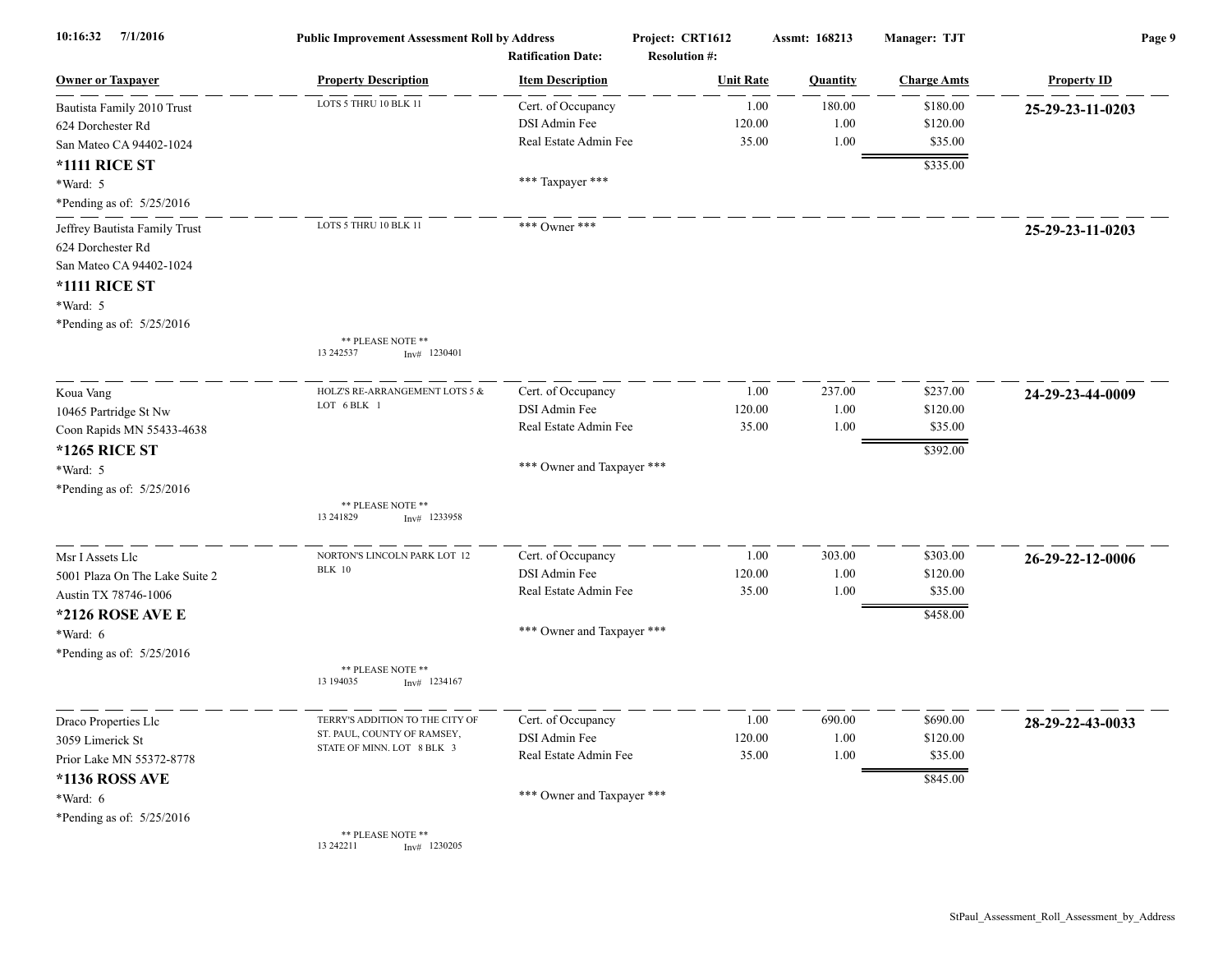| 7/1/2016<br>10:16:32          | <b>Public Improvement Assessment Roll by Address</b><br><b>Ratification Date:</b>  |                            | Project: CRT1612<br><b>Resolution #:</b> | Assmt: 168213 | Manager: TJT       | Page 10            |
|-------------------------------|------------------------------------------------------------------------------------|----------------------------|------------------------------------------|---------------|--------------------|--------------------|
| <b>Owner or Taxpayer</b>      | <b>Property Description</b>                                                        | <b>Item Description</b>    | <b>Unit Rate</b>                         | Quantity      | <b>Charge Amts</b> | <b>Property ID</b> |
| 169 Victoria Llc              | HALLERS ADDITION TO ST. PAUL EX                                                    | Cert. of Occupancy         | 1.00                                     | 425.00        | \$425.00           | 02-28-23-21-0048   |
| 1564 Selby Ave Unit 9         | AVE LOT 4 BLK 2                                                                    | DSI Admin Fee              | 120.00                                   | 1.00          | \$120.00           |                    |
| Saint Paul MN 55104-6624      |                                                                                    | Real Estate Admin Fee      | 35.00                                    | 1.00          | \$35.00            |                    |
| *873 SELBY AVE                |                                                                                    |                            |                                          |               | \$580.00           |                    |
| *Ward: 1                      |                                                                                    | *** Owner and Taxpayer *** |                                          |               |                    |                    |
| *Pending as of: 5/25/2016     |                                                                                    |                            |                                          |               |                    |                    |
|                               | ** PLEASE NOTE **<br>09 29 40 82<br>$Inv#$ 1243229                                 |                            |                                          |               |                    |                    |
|                               |                                                                                    |                            |                                          |               |                    |                    |
| Comcast Of St Paul Inc        | TRILLIUM ADDITION VAC ALLEY                                                        | Cert. of Occupancy         | 1.00                                     | 360.00        | \$360.00           | 28-29-22-42-0091   |
| 1701 John F Kennedy Blvd      | ACCRUING & LOT 4 BLK 2                                                             | DSI Admin Fee              | 120.00                                   | 1.00          | \$120.00           |                    |
| Philadelphia PA 19103-2838    |                                                                                    | Real Estate Admin Fee      | 35.00                                    | 1.00          | \$35.00            |                    |
| *1140 SIMS AVE                |                                                                                    |                            |                                          |               | \$515.00           |                    |
| *Ward: 6                      |                                                                                    | *** Owner and Taxpayer *** |                                          |               |                    |                    |
| *Pending as of: 5/25/2016     |                                                                                    |                            |                                          |               |                    |                    |
|                               | ** PLEASE NOTE **<br>13 14 1290<br>1232829<br>Inv#<br>12 223270<br>1232828<br>Inv# |                            |                                          |               |                    |                    |
| Anthony J Haider              | MACALESTER VILLAS LOT 15 BLK 3                                                     | Cert. of Occupancy         | 1.00                                     | 237.00        | \$237.00           | 09-28-23-12-0033   |
| Anthony F Haider Jr           |                                                                                    | DSI Admin Fee              | 120.00                                   | 1.00          | \$120.00           |                    |
| 2530 Arbor Ct                 |                                                                                    | Real Estate Admin Fee      | 35.00                                    | 1.00          | \$35.00            |                    |
| Mendota Heights MN 55120-2604 |                                                                                    |                            |                                          |               | \$392.00           |                    |
| *1756 ST CLAIR AVE            |                                                                                    | *** Owner and Taxpayer *** |                                          |               |                    |                    |
| *Ward: 3                      |                                                                                    |                            |                                          |               |                    |                    |
| *Pending as of: 5/25/2016     |                                                                                    |                            |                                          |               |                    |                    |
|                               | ** PLEASE NOTE **<br>13 25 1288<br>$Inv#$ 1233733                                  |                            |                                          |               |                    |                    |
| David H Heublein              | ACADEMY HEIGHTS, ST. PAUL,                                                         | Cert. of Occupancy         | 1.00                                     | 202.00        | \$202.00           | 09-28-23-22-0056   |
| Jennifer L Pospichal          | RAMSEY COUNTY, MINN. LOT 30 BLK                                                    | DSI Admin Fee              | 120.00                                   | 1.00          | \$120.00           |                    |
| 30977 County Road 109         | 2                                                                                  | Real Estate Admin Fee      | 35.00                                    | 1.00          | \$35.00            |                    |
| Lewiston MN 55952-4083        |                                                                                    |                            |                                          |               | \$357.00           |                    |
| *1941 STANFORD AVE            |                                                                                    | *** Owner and Taxpayer *** |                                          |               |                    |                    |
| *Ward: 3                      |                                                                                    |                            |                                          |               |                    |                    |
| *Pending as of: 5/25/2016     |                                                                                    |                            |                                          |               |                    |                    |
|                               | ** PLEASE NOTE **<br>14 3 13 10 4<br>$Inv#$ 1243236                                |                            |                                          |               |                    |                    |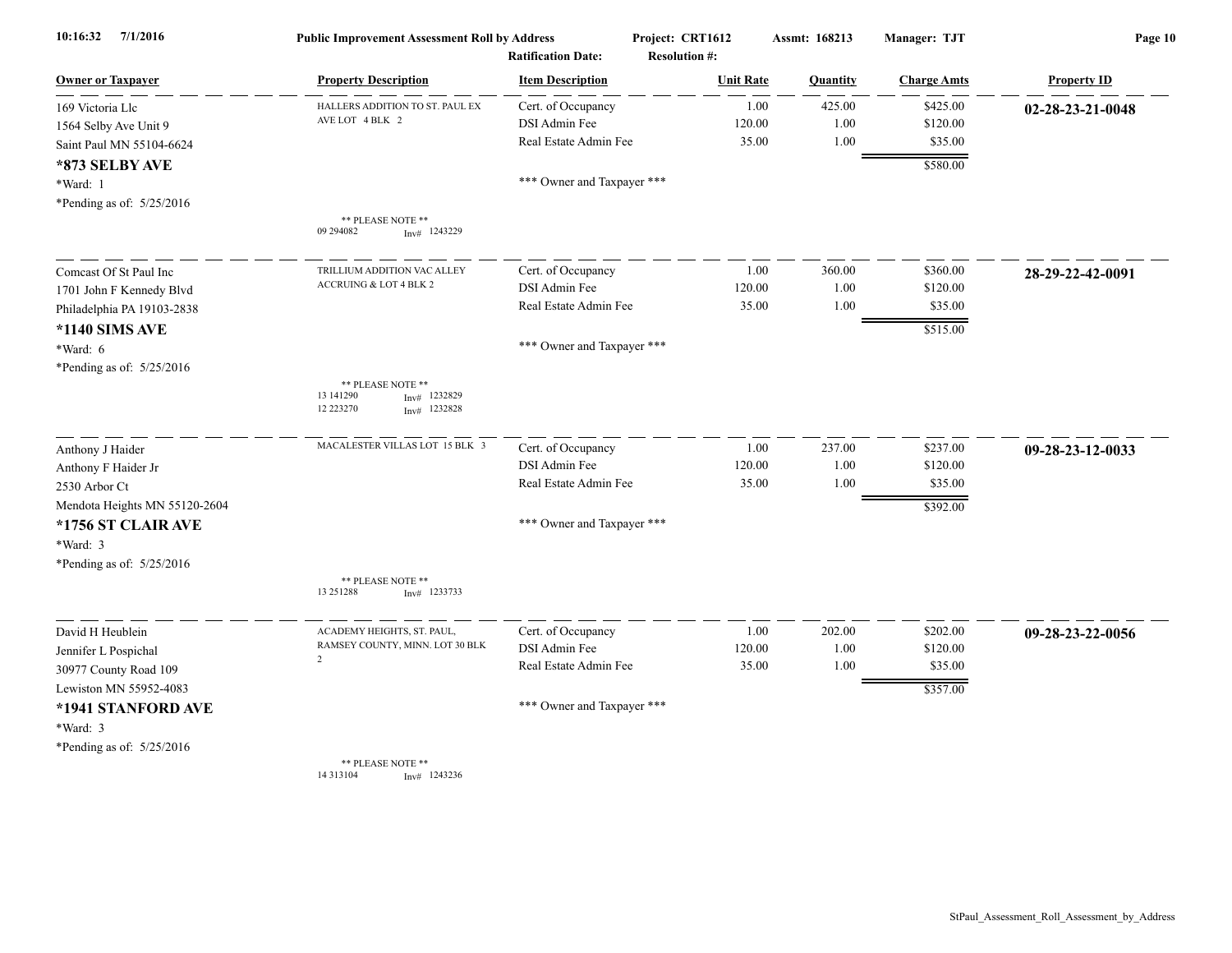| 7/1/2016<br>10:16:32      | <b>Public Improvement Assessment Roll by Address</b> |                                                      | Project: CRT1612                         | Assmt: 168213 | Manager: TJT       | Page 11            |
|---------------------------|------------------------------------------------------|------------------------------------------------------|------------------------------------------|---------------|--------------------|--------------------|
| <b>Owner or Taxpayer</b>  | <b>Property Description</b>                          | <b>Ratification Date:</b><br><b>Item Description</b> | <b>Resolution #:</b><br><b>Unit Rate</b> | Quantity      | <b>Charge Amts</b> | <b>Property ID</b> |
| Patraya Robinson          | EDMUND RICE'S SECOND ADDITION                        | Cert. of Occupancy                                   | 1.00                                     | 392.00        | \$392.00           | 30-29-22-43-0140   |
| 1164 Evar St N            | TO THE CITY OF ST. PAUL LOT 11 BLK                   | DSI Admin Fee                                        | 120.00                                   | 1.00          | \$120.00           |                    |
| Maplewood MN 55119-3640   |                                                      | Real Estate Admin Fee                                | 35.00                                    | 1.00          | \$35.00            |                    |
| *101 SYCAMORE ST E        |                                                      |                                                      |                                          |               | \$547.00           |                    |
| *Ward: 5                  |                                                      | *** Owner and Taxpayer ***                           |                                          |               |                    |                    |
| *Pending as of: 5/25/2016 |                                                      |                                                      |                                          |               |                    |                    |
|                           | ** PLEASE NOTE **<br>13 157221<br>$Inv#$ 1232385     |                                                      |                                          |               |                    |                    |
| Kenneth Wagner            | COLLEGE PLACE, EAST DIVISION EX                      | Cert. of Occupancy                                   | 1.00                                     | 237.00        | \$237.00           | 27-29-23-31-0017   |
| Po Box 270231             | S 60 FT; THE E 53.75 FT OF W 107.5 FT                | DSI Admin Fee                                        | 120.00                                   | 1.00          | \$120.00           |                    |
| Saint Paul MN 55127-0231  | OF LOT 2 BLK 12                                      | Real Estate Admin Fee                                | 35.00                                    | 1.00          | \$35.00            |                    |
| *1372 TAYLOR AVE          |                                                      |                                                      |                                          |               | \$392.00           |                    |
| *Ward: 4                  |                                                      | *** Owner and Taxpayer ***                           |                                          |               |                    |                    |
| *Pending as of: 5/25/2016 |                                                      |                                                      |                                          |               |                    |                    |
|                           | ** PLEASE NOTE **<br>10 10 6830<br>$Inv#$ 1232836    |                                                      |                                          |               |                    |                    |
| Bee Vue                   | CHUTE BROTHERS DIVISION NO. 6                        | Cert. of Occupancy                                   | 1.00                                     | 230.00        | \$230.00           | 35-29-23-14-0034   |
| 21301 Furman St Ne        | ADDITION TO THE CITY OF ST. PAUL,                    | DSI Admin Fee                                        | 120.00                                   | 1.00          | \$120.00           |                    |
| Wyoming MN 55092-9626     | MINN. LOT 6                                          | Real Estate Admin Fee                                | 35.00                                    | 1.00          | \$35.00            |                    |
| *702 THOMAS AVE           |                                                      |                                                      |                                          |               | \$385.00           |                    |
| *Ward: 1                  |                                                      | *** Owner and Taxpayer ***                           |                                          |               |                    |                    |
| *Pending as of: 5/25/2016 |                                                      |                                                      |                                          |               |                    |                    |
|                           | ** PLEASE NOTE **<br>12 080585<br>$Inv#$ 1230392     |                                                      |                                          |               |                    |                    |
| Song Xiong                | HOMESTEAD ADDITION TO THE CITY                       | Cert. of Occupancy                                   | 1.00                                     | 303.00        | \$303.00           | 25-29-23-42-0223   |
| 10465 Partridge St Nw     | OF ST. PAUL, RAMSEY CO., MINN. N                     | DSI Admin Fee                                        | 120.00                                   | 1.00          | \$120.00           |                    |
| Coon Rapids MN 55433-4638 | 2/3 OF LOTS 1, 2 & LOT 3 BLK 2                       | Real Estate Admin Fee                                | 35.00                                    | 1.00          | \$35.00            |                    |
| *268 TOPPING ST           |                                                      |                                                      |                                          |               | \$458.00           |                    |
| *Ward: 1                  |                                                      | *** Owner and Taxpayer ***                           |                                          |               |                    |                    |
| *Pending as of: 5/25/2016 |                                                      |                                                      |                                          |               |                    |                    |
|                           | ** PLEASE NOTE **<br>11 291 268<br>$Inv#$ 1231219    |                                                      |                                          |               |                    |                    |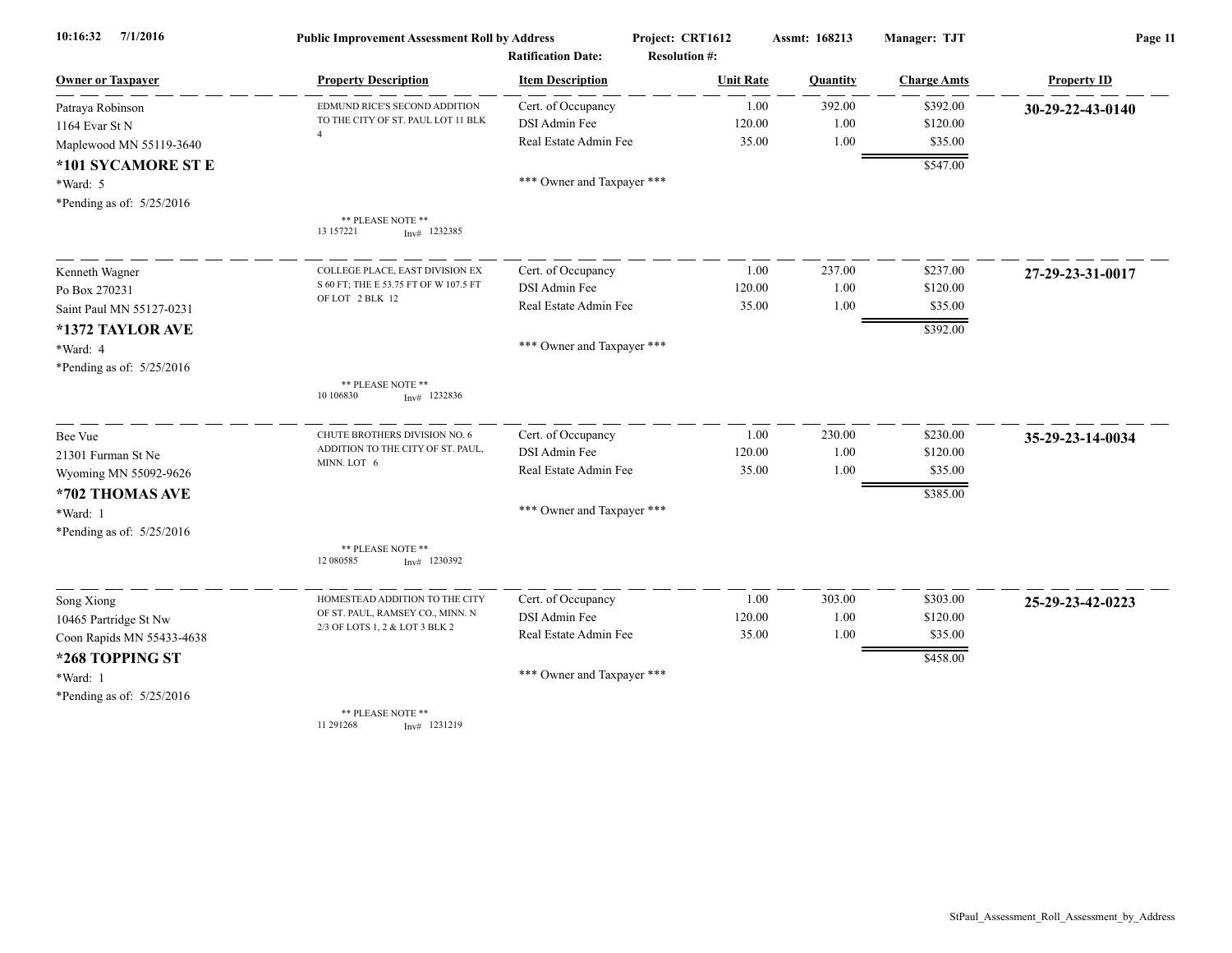| 10:16:32<br>7/1/2016                                                                                                                      | <b>Public Improvement Assessment Roll by Address</b>                                 | <b>Ratification Date:</b>                                                                  | Project: CRT1612<br><b>Resolution #:</b> | Assmt: 168213          | Manager: TJT                                | Page 12            |
|-------------------------------------------------------------------------------------------------------------------------------------------|--------------------------------------------------------------------------------------|--------------------------------------------------------------------------------------------|------------------------------------------|------------------------|---------------------------------------------|--------------------|
| <b>Owner or Taxpayer</b>                                                                                                                  | <b>Property Description</b>                                                          | <b>Item Description</b>                                                                    | <b>Unit Rate</b>                         | <b>Quantity</b>        | <b>Charge Amts</b>                          | <b>Property ID</b> |
| Dwight C Larson<br>6317 Parnell Ave<br>Minneapolis MN 55435-1511                                                                          | CLARKE'S ADDITION TO THE CITY OF<br>ST. PAUL LOT 21 BLK 7                            | Cert. of Occupancy<br>DSI Admin Fee<br>Real Estate Admin Fee                               | 1.00<br>120.00<br>35.00                  | 202.00<br>1.00<br>1.00 | \$202.00<br>\$120.00<br>\$35.00             | 11-28-23-42-0177   |
| *859 TUSCARORA AVE<br>*Ward: 2<br>*Pending as of: 5/25/2016                                                                               |                                                                                      | *** Owner and Taxpayer ***                                                                 |                                          |                        | \$357.00                                    |                    |
|                                                                                                                                           | ** PLEASE NOTE **<br>13 245 207<br>$Inv#$ 1234394                                    |                                                                                            |                                          |                        |                                             | ***ESCROW***       |
| Stephen D Peleske<br>2122 Novak Ave N<br>West Lakeland MN 55082-1532                                                                      | FINCH'S ADDITION TO ST. PAUL LOT<br>17 BLK 6                                         | Cert. of Occupancy<br>DSI Admin Fee<br>Real Estate Admin Fee                               | 1.00<br>120.00<br>35.00                  | 404.00<br>1.00<br>1.00 | \$404.00<br>\$120.00<br>\$35.00             | 11-28-23-41-0132   |
| *647 WATSON AVE<br>*Ward: 2<br>*Pending as of: 5/25/2016                                                                                  |                                                                                      | *** Owner and Taxpayer ***                                                                 |                                          |                        | \$559.00                                    |                    |
|                                                                                                                                           | ** PLEASE NOTE **<br>13 198196<br>$Inv#$ 1234398                                     |                                                                                            |                                          |                        |                                             |                    |
| Millennium Properties Llc<br>4740 W 70th St<br>Minneapolis MN 55435-4060<br>*787 WHEELOCK PKWY E<br>*Ward: 6<br>*Pending as of: 5/25/2016 | LAKE PHALEN ADDITION NO. 2 W 6<br>FT OF LOT 8 AND ALL OF LOT 7 BLK<br>$\overline{A}$ | Cert. of Occupancy<br>DSI Admin Fee<br>Real Estate Admin Fee<br>*** Owner and Taxpayer *** | 1.00<br>120.00<br>35.00                  | 202.00<br>1.00<br>1.00 | \$202.00<br>\$120.00<br>\$35.00<br>\$357.00 | 20-29-22-14-0148   |
|                                                                                                                                           | ** PLEASE NOTE **<br>13 168936<br>$Inv#$ 1243233                                     |                                                                                            |                                          |                        |                                             |                    |
| 915 Young Street Llc<br>6382 Kings Dr<br>Oakdale MN 55128-2529<br>*915 YOUNG ST<br>*Ward: 4                                               | BLK 5 OF MARSHALLS DIVISION OF<br>COLLEGE PLACE LOTS 1, 2 & LOT 3                    | Cert. of Occupancy<br>DSI Admin Fee<br>Real Estate Admin Fee<br>*** Owner and Taxpayer *** | 1.00<br>120.00<br>35.00                  | 255.00<br>1.00<br>1.00 | \$255.00<br>\$120.00<br>\$35.00<br>\$410.00 | 28-29-23-42-0016   |
| *Pending as of: 5/25/2016                                                                                                                 | ** PLEASE NOTE **<br>14 343221<br>$Inv#$ 1234403                                     |                                                                                            |                                          |                        |                                             |                    |
| Total Cert. of Occupancy:<br>Total DSI Admin Fee:<br>Total Real Estate Admin Fee:                                                         | \$15,346.00<br>\$5,640.00<br>\$1,645.00                                              |                                                                                            |                                          |                        |                                             |                    |
| <b>Project Total:</b>                                                                                                                     | \$22,631.00                                                                          |                                                                                            |                                          |                        |                                             |                    |